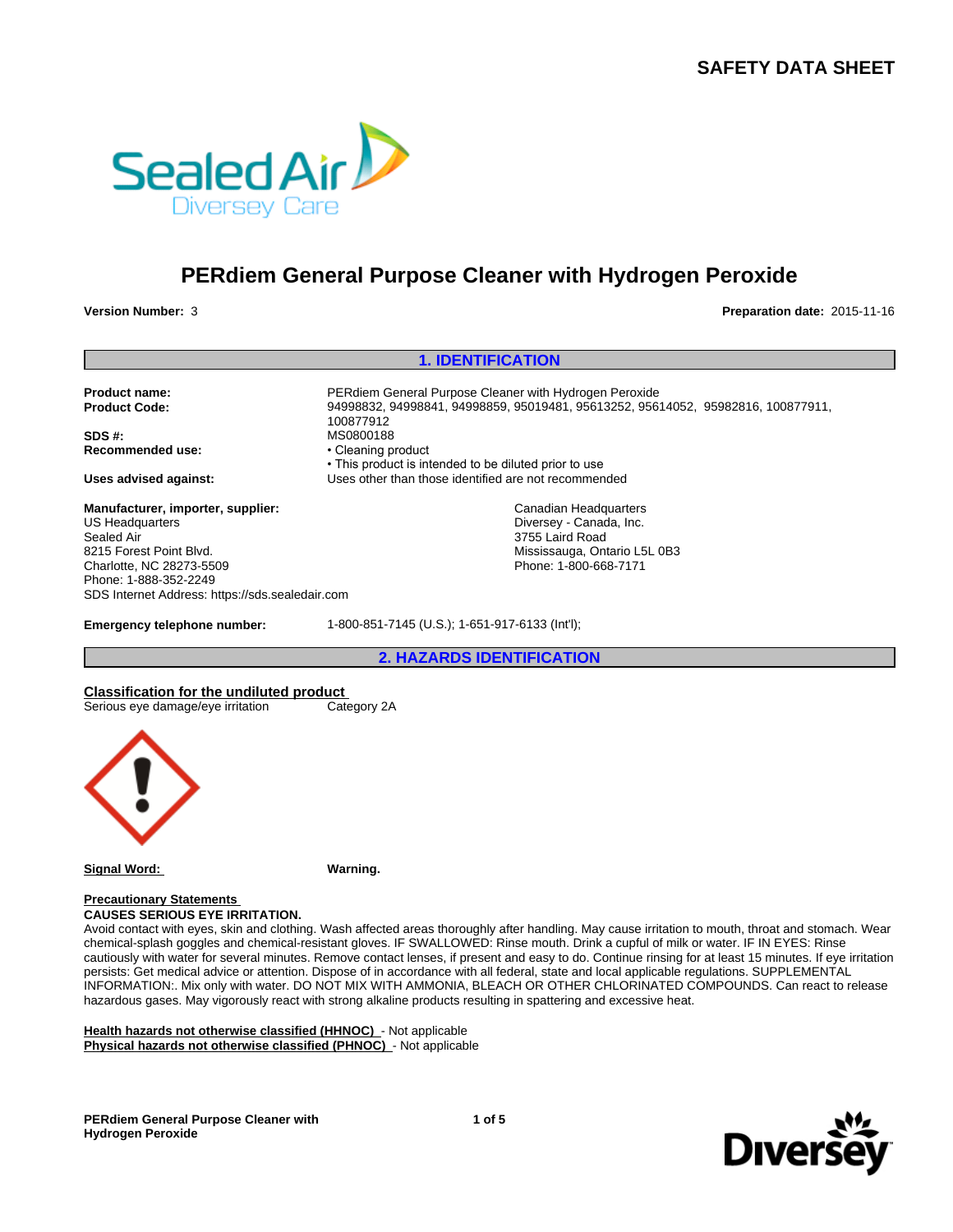#### **Classification for the diluted product** @ 1:64

This product, when diluted as stated on the label, is not classified as hazardous according to OSHA 29CFR 1910.1200 (HazCom 2012-GHS) and Canadian Hazardous Products Regulations (HPR) (WHMIS 2015-GHS).

# **Precautionary Statements**

None required.

# **3. COMPOSITION/INFORMATION ON INGREDIENTS**

### **Classified Ingredients**

| Ingredient(s)                | CAS#       | Weight %        |
|------------------------------|------------|-----------------|
| Alcohol ethoxylates          | 68439-46-3 | 10 - 20%        |
| Hydrogen peroxide            | 7722-84-1  | $3\% - 5\%$     |
| Sodium xvlene sulfonate      | 1300-72-7  | $3\% - 5\%$     |
| Dodecylbenzene sulfonic acid | 68584-22-5 | $> 0.1\% - 1\%$ |

\*Exact percentages are being withheld as trade secret information

### **4. FIRST AID MEASURES**

#### **Undiluted Product:**

**Eyes:** IF IN EYES: Rinse cautiously with water for several minutes. Remove contact lenses, if present and easy to do. Continue rinsing for at least 15 minutes. If eye irritation persists: Get medical advice/attention.

**Skin:** Rinse with plenty of water. If irritation occurs and persists, get medical attention.

**Inhalation:** No specific first aid measures are required.

**Ingestion:** IF SWALLOWED: Rinse mouth. Drink a cupful of milk or water.

**Most Important Symptoms/Effects:** No information available. **Immediate medical attention and special treatment needed** Not applicable. **Aggravated Medical Conditions:** None known.

# **Diluted Product:**

**Eyes:** Rinse with plenty of water If irritation occurs and persists, get medical attention. **Skin:** Rinse with plenty of water If irritation occurs and persists, get medical attention. **Inhalation:** No specific first aid measures are required **Ingestion:** Rinse mouth with water.

**5. FIRE-FIGHTING MEASURES**

**Specific methods:** No special methods required<br> **Suitable extinguishing media:** The product is not flammable

The product is not flammable. Extinguish fire using agent suitable for surrounding fire. **Specific hazards:** Decomposition releases oxygen, which may intensify fire.

**Special protective equipment for firefighters:** As in any fire, wear self-contained breathing apparatus pressure-demand, MSHA/NIOSH (approved or equivalent) and full protective gear.

**Extinguishing media which must not be used for safety reasons:** No information available.

# **6. ACCIDENTAL RELEASE MEASURES**

**Environmental precautions and clean-up methods:**

**Personal precautions:** Put on appropriate personal protective equipment (see Section 8.). Clean-up methods - large spillage. Absorb spill with inert material (e.g. dry sand or earth), then place in a chemical waste container. Use a water rinse for final clean-up.

#### **7. HANDLING AND STORAGE**

**Handling:** Avoid contact with skin, eyes and clothing. Wash thoroughly after handling. Mix only with water. DO NOT MIX WITH AMMONIA, BLEACH, OR OTHER CHLORINATED COMPOUNDS. Can react to release hazardous gases. May vigorously react with strong alkaline products resulting in spattering and excessive heat. FOR COMMERCIAL AND INDUSTRIAL USE ONLY. **Storage:** Protect from freezing. Keep tightly closed in a dry, cool and well-ventilated place. KEEP OUT OF REACH OF CHILDREN.

#### **PERdiem General Purpose Cleaner with Hydrogen Peroxide 2 of 5**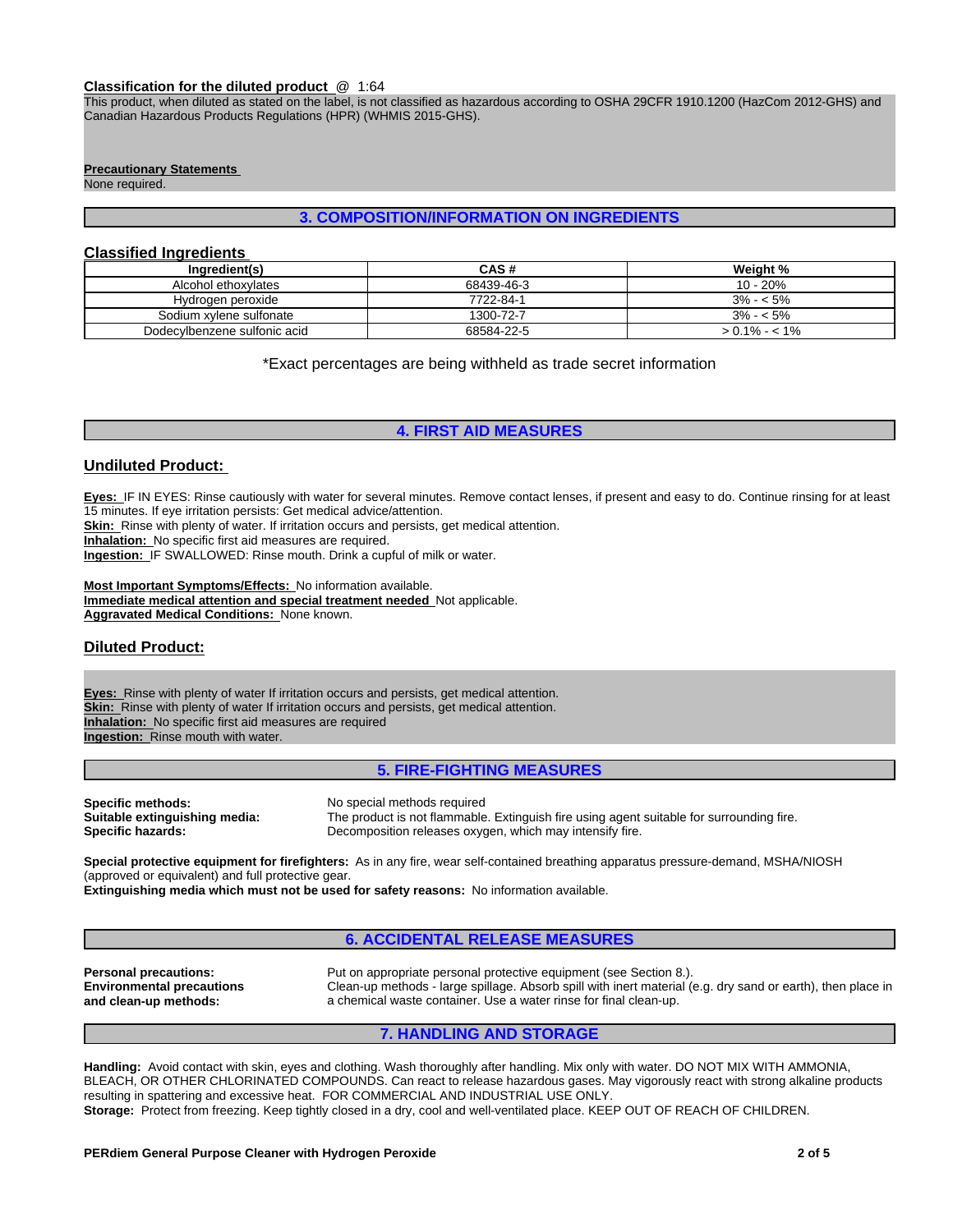# **8. EXPOSURE CONTROLS / PERSONAL PROTECTION**

#### **Exposure Guidelines:** .

| Ingredient(s)                | CAS #      | <b>ACGIH</b> | <b>OSHA</b>                              |
|------------------------------|------------|--------------|------------------------------------------|
| Alcohol ethoxylates          | 68439-46-3 |              |                                          |
| Hydrogen peroxide            | 7722-84-1  | ppm (TWA)    | ppm (TWA)<br>1.4 mg/m <sup>3</sup> (TWA) |
| Sodium xvlene sulfonate      | 1300-72-7  |              |                                          |
| Dodecylbenzene sulfonic acid | 68584-22-5 |              |                                          |

#### **Undiluted Product:**

**Engineering measures to reduce exposure:**

No special ventilation requirements General room ventilation is adequate

| Eye protection:                | Chemical-splash goggles.                                               |
|--------------------------------|------------------------------------------------------------------------|
| Hand protection:               | Chemical-resistant gloves.                                             |
| Skin and body protection:      | No special requirements under normal use conditions.                   |
| <b>Respiratory protection:</b> | No special requirements under normal use conditions.                   |
| <b>Hygiene measures:</b>       | Handle in accordance with good industrial hygiene and safety practice. |

| <b>Personal Protective Equipment</b> |                                                                        |
|--------------------------------------|------------------------------------------------------------------------|
| Eye protection:                      | No personal protective equipment required under normal use conditions. |
| Hand protection:                     | No personal protective equipment required under normal use conditions. |
| Skin and body protection:            | No personal protective equipment required under normal use conditions. |
| <b>Respiratory protection:</b>       | No personal protective equipment required under normal use conditions. |
| <b>Hygiene measures:</b>             | Handle in accordance with good industrial hygiene and safety practice. |
|                                      |                                                                        |

**9. PHYSICAL AND CHEMICAL PROPERTIES**

| Physical State: Liquid                                        | <b>Color:</b> Clear. Colorless                                           |
|---------------------------------------------------------------|--------------------------------------------------------------------------|
|                                                               |                                                                          |
| Evaporation Rate: No information available                    | <b>Odor:</b> No Odor/Odorless                                            |
| <b>Odor threshold:</b> No information available.              | <b>Boiling point/range: Not determined</b>                               |
| <b>Melting point/range: Not determined</b>                    | Decomposition temperature: Not determined                                |
| Autoignition temperature: No information available            | <b>Solubility: Completely Soluble</b>                                    |
| <b>Solubility in other solvents:</b> No information available | <b>Relative Density (relative to water): 1.026</b>                       |
| Density: 8.56 lbs/gal 1.026 Kg/L                              | Vapor density: No information available                                  |
| <b>Bulk density:</b> No information available                 | Vapor pressure: No information available.                                |
| <b>Flash point:</b> > 200 °F > 93.3 °C                        | <b>Partition coefficient (n-octanol/water):</b> No information available |
| Dilution Flash Point: $> 200$ °F $> 93.3$ °C                  | Viscosity: No information available                                      |
| <b>Elemental Phosphorus:</b> 0 % by wt.                       | <b>VOC:</b> 0 % $*$                                                      |
| pH: 2.0                                                       | VOC % by wt. at use dilution $0 \%$ *                                    |
| Dilution pH: $6.2 \quad \textcircled{a}$ 1:64                 | <b>Flammability (Solid or Gas): Not applicable</b>                       |
| <b>Metal Corrosion: Not determined</b>                        |                                                                          |

**Explosion limits: - upper:** Not determined **- lower:** Not determined

\* - Title 17, California Code of Regulations, Division 3, Chapter 1, Subchapter 8.5, Article 2, Consumer Products, Sections 94508

### **10. STABILITY AND REACTIVITY**

**Reactivity:** Not Applicable Stability: Not Applicable Stability: **Stability:** The product is stable **Possibility of hazardous reactions:** May vigorously react with strong alkaline products resulting in spattering and excessive heat. **Hazardous decomposition products:** Oxygen. Bases. Reducing agents. Strong bases. Ammonia. Do not mix with chlorinated products (such as bleach). Do not mix with any other product or chemical unless specified in the use directions. **Conditions to avoid:** Do not freeze. Do not mix with any other product or chemical.

# **11. TOXICOLOGICAL INFORMATION**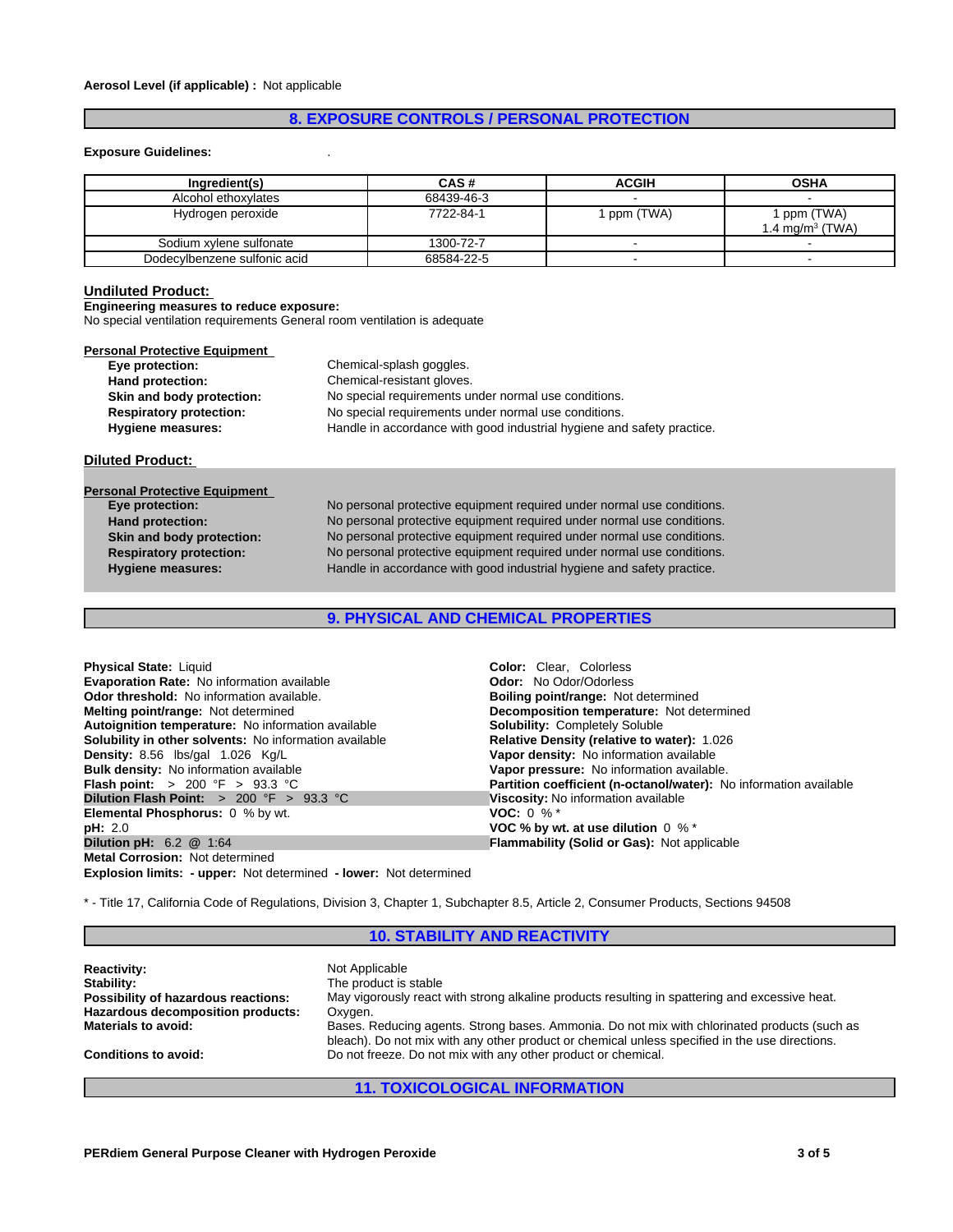#### **Information on likely routes of exposure:**

Skin contact, Inhalation, Eye contact, Ingestion

#### **Delayed, immediate, or chronic effects and symptoms from short and long-term exposure**

**Skin contact:** May be mildly irritating to skin. Symptoms may include redness and/or transient discomfort. **Eye contact:** Causes serious eye irritation. Symptoms may include pain, redness, and watering. **Ingestion:** May be irritating to mouth, throat and stomach. Symptoms may include stomach pain and nausea. **Inhalation:** May be irritating to nose, throat, and respiratory tract. Symptoms may include coughing and difficulty breathing. **Sensitization:** No known effects. **Target Organs (SE):** None known **Target Organs (RE):** None known

#### **Numerical measures of toxicity ATE - Oral (mg/kg):** 4600 **ATE - Dermal (mg/kg):** >5000 **ATE - Inhalatory, mists (mg/l):** >20 **ATE - Inhalatory, vapors (mg/l):** 49

# **12. ECOLOGICAL INFORMATION**

**Ecotoxicity:** No information available.

**Persistence and Degradability:** No information available.

**Bioaccumulation:** No information available.

# **13. DISPOSAL CONSIDERATIONS**

Waste from residues / unused products: This product, as sold, if discarded or disposed, is a hazardous waste according to Federal regulations (40 CFR 261.4 (b)(4)). Dispose in compliance with all Federal, state, provincial, and local laws and regulations. This product, when diluted as stated on this SDS, is not a hazardous waste according to Federal regulations (40 CFR 261.4 (b)(4)). Under RCRA, it is the responsibility of the user of the product to determine, at the time of disposal, whether the waste solution meets RCRA criteria for hazardous waste. Dispose in compliance with all Federal, state, provincial, and local laws and regulations.

**Contaminated Packaging:** Do not re-use empty containers.

**RCRA Hazard Class (undiluted product):** D002 Corrosive Waste RCRA Hazard Class (diluted product): Not Regulated

RCRA Hazard Class (diluted product):

## **14. TRANSPORT INFORMATION**

**DOT/TDG/IMDG:** Proper shipping descriptions can vary by pack size. Please refer to the Diversey HazMat Library, **only available through Internet Explorer**, http://naextranet.diversey.com/dot/, for up to date shipping information.

**DOT (Ground) Bill of Lading Description:** CLEANING, WASHING, BUFFING, OR POLISHING COMPOUNDS LIQUID

**IMDG (Ocean) Bill of Lading Description:** CLEANING, WASHING, BUFFING, OR POLISHING COMPOUNDS LIQUID

#### **15. REGULATORY INFORMATION**

**International Inventories at CAS# Level**  All components of this product are listed on the following inventories: U.S.A. (TSCA), Canada (DSL/NDSL).

**U.S. Regulations** 

**California Proposition 65:** This product is not subject to the reporting requirements under California's Proposition 65.

**RIGHT TO KNOW (RTK)**